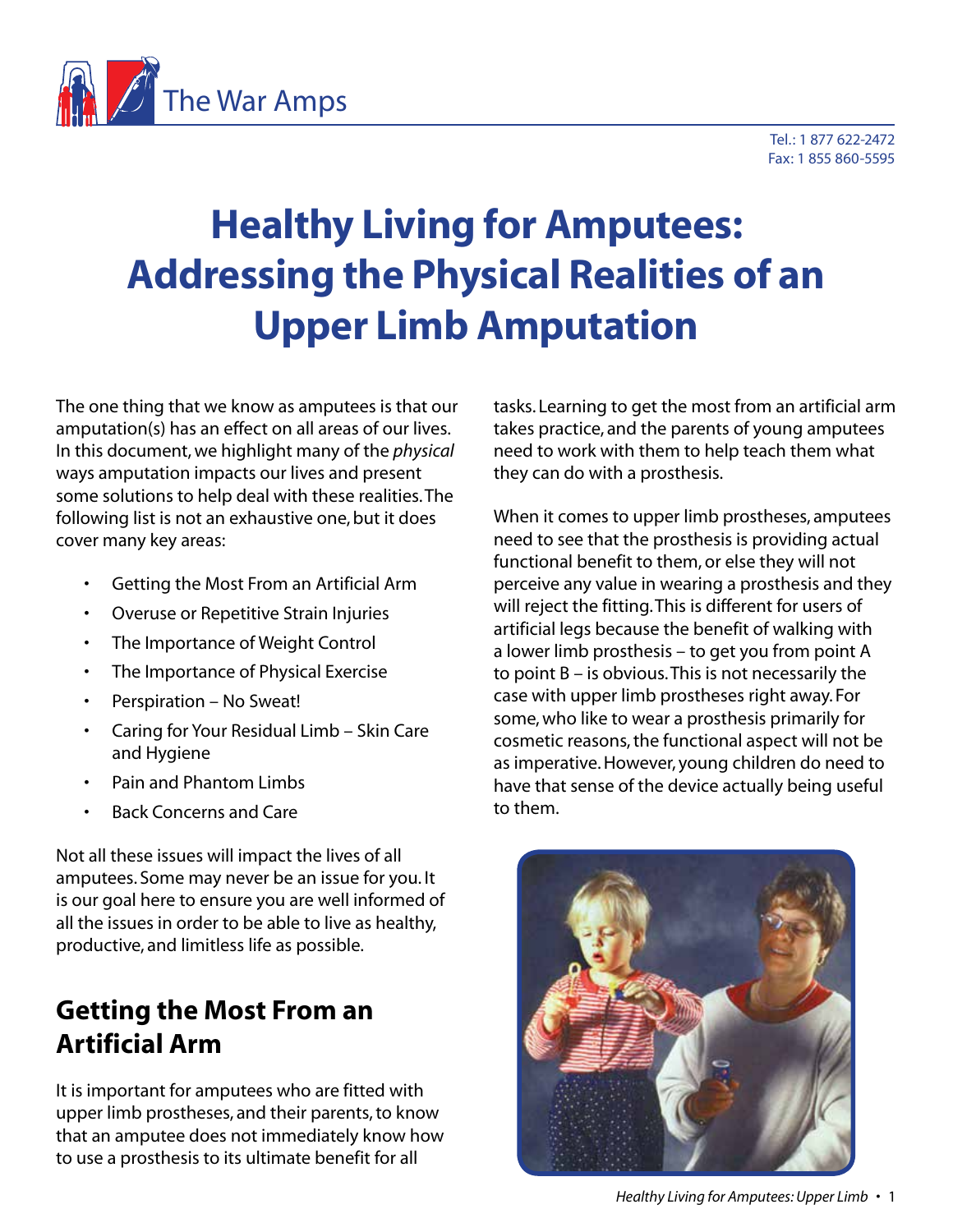The fitting of an upper limb prosthesis involves a clinic team. Once the prosthetist has provided the fitting, the amputee begins work with an occupational therapist (OT). The OT teaches the amputee how the prosthesis can function for many basic tasks and later more advanced ones. We also suggest that whenever possible, the parents consult with the OT to come up with activities and tasks that parents and the child can work on at home to encourage use of the artificial limb. For example, simple tasks such as holding food or a toy in the terminal device will impress upon the child the benefits of including the artificial hand in daily activities.



**Overuse or Repetitive Strain Injuries** 

For upper limb amputees, overuse or repetitive strain injuries may become an issue. For the single arm amputee, it is very obvious that the amputee will use the remaining sound hand so much more. Because the sound hand does more work, it is understandable that over time the amputee *might* develop overuse problems.

A common overuse injury, and one we know of amputees requiring treatment for, is carpal tunnel syndrome. The Mayo Clinic Health Letter describes Carpal Tunnel Syndrome in this way:

"The carpal tunnel is a passageway under the carpal ligament that

contains the median nerve and tendons that bend your fingers. Prolonged flexion or extension of your wrists can cause swelling of membrane linings around tendons. Swelling reduces the size of the carpal tunnel and compresses the median nerve. The result is numbness, tingling or pain in your wrist, fingers or forearm."

Treating an overuse injury can be as easy as taking over-the-counter pain relievers and stopping for rest at the first sign of pain. The further an injury progresses, the more aggressive the care. Treatment can include applying heat or cold, taking non-



It is important to remember that no upper limb prosthesis available comes close to replacing the function of a sound hand. The prosthesis serves as a "helper" – never as a dominant hand unless it is a case of bilateral upper limb amputation – and the amputee must learn to use the prosthesis in that helping way.

Generally, amputees who are first fitted with an artificial arm need to build up tolerance to wearing the prosthesis. Oftentimes, the amputee will start out by wearing the limb for short periods of time, or for certain activities. Wearing time is gradually increased. As already mentioned, the benefits of the artificial limb must become evident for the amputee to continue to wear it. If there are no real benefits to wearing the artificial limb, there is a greater likelihood the amputee will reject it.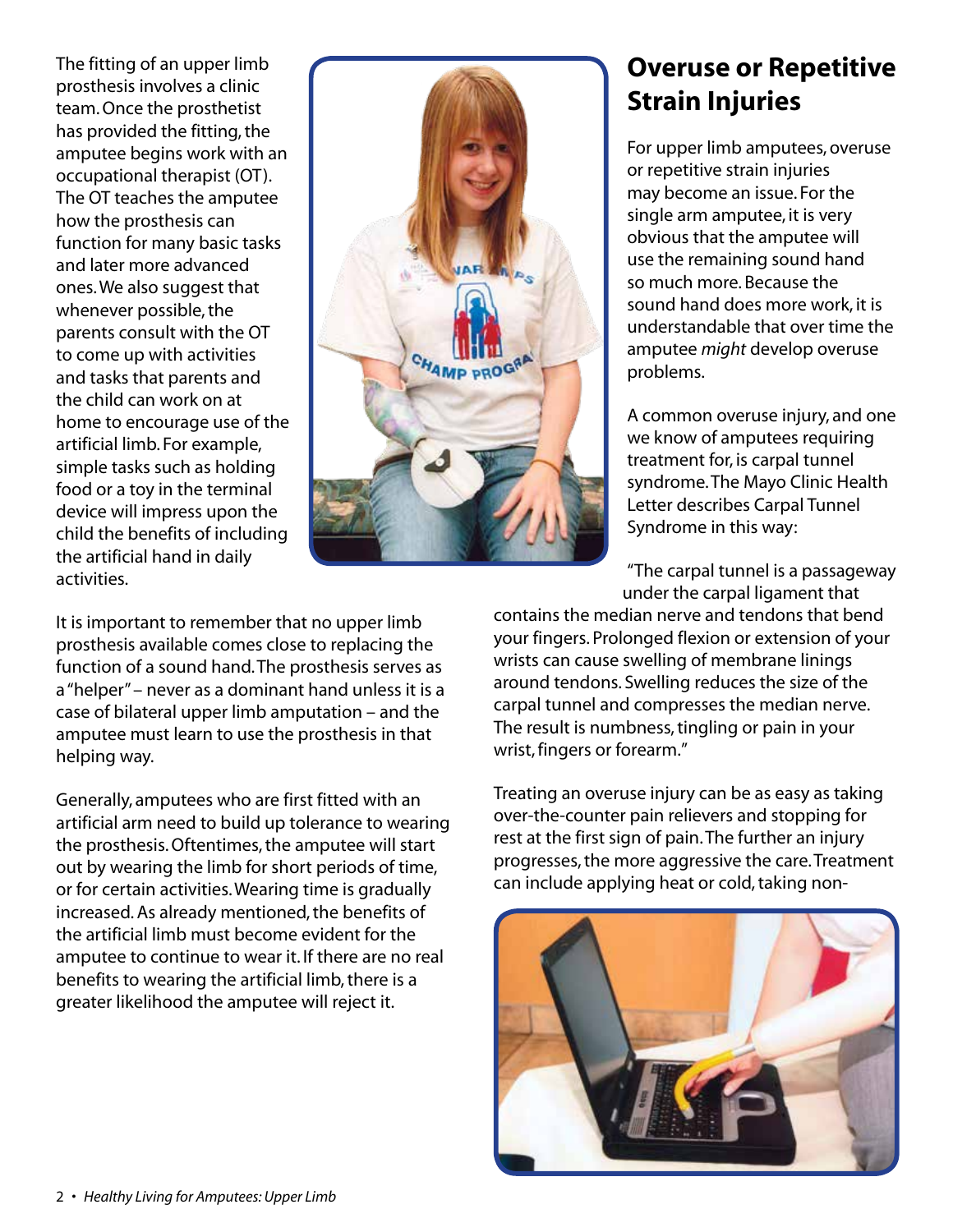

steroidal anti-inflammatory drugs or prescribed medications or corticosteroid injections, stopping an activity, immobilizing the injured area with a splint, physical therapy, and surgery as a last resort. Diagnosis and treatment, of course, always begins with a doctor.

This information is not meant to alarm the upper limb amputee, but rather encourage the amputee to consider how to help alleviate extra strain on the sound limb. Amputees can use other devices, such as a prosthetic device or daily living aids, to help with certain tasks, and even develop other techniques for certain tasks so the sound hand does not have to do everything. All of these ways of "helping" the sound hand can potentially add up to enough relief to prevent overuse injuries.

In *Reintegration and Adjustment As Seen by the Amputee*, Cliff Chadderton sums it up like this:

"A long time study of these problems by The War Amps indicates that while the development of such after-effects is inevitable, it can be slowed, and possibly the effect can be lessened, if the amputee, and those responsible for his/her care, will take necessary precautions to ensure he/she has a properly fitting prosthesis [and] it goes without saying that if the amputee can initiate and maintain a program of physical exercise, designed to develop the non-amputated part of the body and the inter-related muscles, ligaments and tendons, the incapacity of such sequelae can be minimized."

# **The Importance of Weight Control**

In determining the appropriate weight goal for an amputee, usual weight-to-height ratios do not apply because an artificial limb actually weighs less than a human limb. Besides the simple fact that it is overall a good health practice, maintaining a healthy weight is of additional importance for amputees who wear prostheses. A change in weight of just five lb. can make an artificial limb uncomfortable to wear. A change in weight of ten lb. or even less can mean a new socket is needed. Doctors and dietitians agree that the best way to get to and maintain a healthy weight is to eat wellbalanced meals and to exercise regularly.

## **The Importance of Physical Exercise**

Everyone should get physical exercise, but why is it particularly important for amputees to exercise regularly? Simply put – because amputees use more energy in day-to-day activities and they need strong muscles to tolerate the weight of a prosthesis and to operate it.

Amputees need a combination of *strength* training and *cardio-vascular* training. Strength training builds up your muscles while cardio-vascular training helps you use oxygen better and improves your heart and lungs. There are countless programs, books and resources on exercise that can be applied to amputees. Amputees develop unique ways to take part in exercise programs or sports – working with therabands or weights is a good way to strength train, while activities like swimming, cycling, running or even walking provide good cardio-vascular training.

# **Perspiration – No Sweat!**

Perspiration is the way the body controls its temperature. Doing any activity uses a certain amount of energy. This energy creates heat in the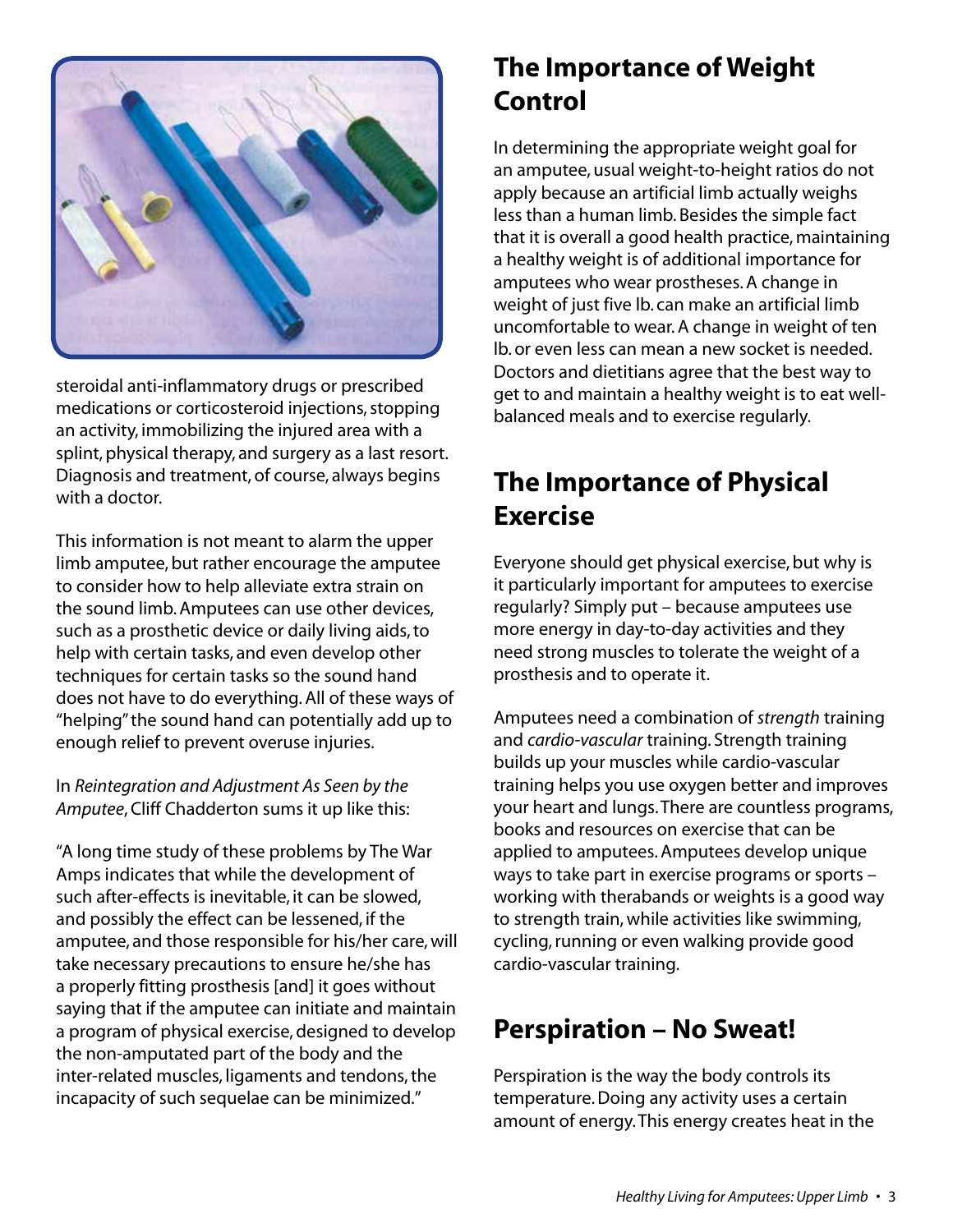body. This heat escapes the body as perspiration. Once the body perspires, air circulates over the body cooling it and drying up the perspiration.

It is regularly observed that amputees seem to perspire more than people without amputations. The reasons for this are numerous:

- Amputees have less skin surface skin partially controls body temperature as it is the means of perspiration leaving the body, and because the amputee has less skin surface, the remaining skin surface compensates by perspiring more. This is particularly evident with amputees missing several limbs.
- The residual limb is enclosed in a prosthetic socket so the perspiration that results cannot get exposure to air to dry and evaporate so it rests in the socket against the skin.
- Sockets or crutches even hinder the release of perspiration in the areas of your large sweat glands under the arms.

Perspiration can lead to problems such as general discomfort, skin abrasions from pistoning inside a perspirationsoaked socket, bacteria growth, and odour.

There are steps amputees can take to limit and control the effects



of perspiration (more on this under Caring for Your Residual Limb – Skin Care and Hygiene):

- Clean the residual limb and socket.
- Certain properties of residual limb or stump socks can help. The different types of fabrics that socks are made of provide different benefits. A few particular materials are: Silicones, which provide good cushioning

of the residual limb and may help control perspiration; Coolmax fabric by Dupont, which provides a cooling effect by wicking the perspiration away from the skin (it's used in some socks by most prosthetic companies now); X-static material is made with a layer of pure silver which naturally inhibits the growth of bacteria. Whatever kind you use, using clean socks every day and even changing them during the day if necessary will help.

- Some amputees find removing the artificial limb part way through the day to clean the socket and residual limb helps prevent sores. This is because perspiration build-up in the socket causes the residual limb to piston in the socket leading to friction and thus sores.
- There are a large number of over-thecounter products that can be used to help control perspiration – some amputees use an antiperspirant on the residual limb – some of the ones mentioned to us include: Secret Platinum, Pure & Natural Crystal Deodorant Stone, Drysol (a behind-thecounter product). Some products like AXE deodorant, Right Guard Extreme and Adidas spray or gel are preferred for their ease of handling. Dehydral is an antiperspirant/ antibacterial cream. Some prosthetic companies have their own products to address this issue, such as the ALPS spray.
- For severe cases of hyperhidrosis (extreme perspiration), a Drionic unit may be used. It is an electronic device that gives small electrical shocks to the skin to close up perspiration ducts. Botox injections in problem areas may also be suggested, which will disrupt nerve signals to the sweat glands.

Products to specifically address odour associated with perspiration build-up in prosthetic sockets include:

- ProstheCare spray by Cascade Orthopedic Supply, available through your prosthetic centre
- Benefect spray by Sensible Life Products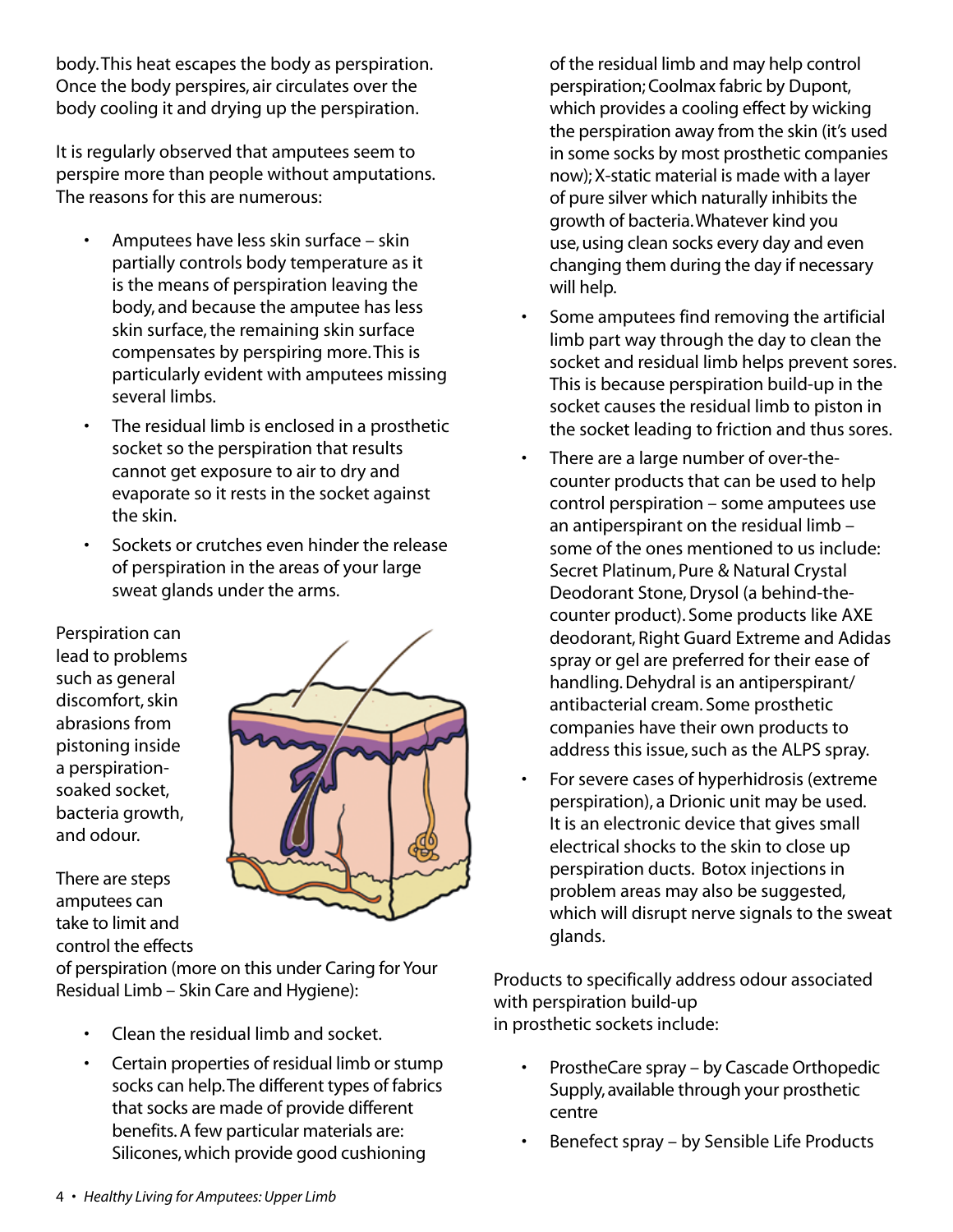- Xzuber cream by JMG Products
- Natural Liquid body Powder (goes on as a lotion and dries as a powder) – by Trulife Limited, available through your prosthetic centre

### **Caring for Your Residual Limb – Skin Care and Hygiene**

Occasional skin problems on the residual limb are a part of life for amputees who wear prosthetic devices. Skin problems can result for several reasons:

- Perspiration builds up in the socket which causes friction, and that friction leads to abrasions.
- Prosthetic sockets apply pressure that the skin was just not biologically designed to tolerate, so the pressure, friction and shear forces break down the skin.
- The moist, warm environment of a prosthetic socket is a perfect breeding ground for bacteria which cause skin problems.
- Sockets are made from plastics, resins, and other materials that might cause skin irritations or allergic reactions.

The skin usually fights bacteria through normal drying of perspiration by the air and from acids that the oil glands secrete. The normal drying action is prohibited when the residual limb is enclosed in an airless socket. Moisture gets trapped inside and some bacteria actually grow more rapidly in such moist environments.

Some problems amputees experience are edema (swelling), dermatitis, cysts, folliculitis, fungal infections, eczema, scars and ulcers.

There are many lotions and creams to address minor skin irritations and abrasions. Some simply help *moisturize and condition* the residual limb and protect it from irritation:

- Creams and lotions with vitamins A and  $E$ available at your drugstore
- Uremol (with urea as the active ingredient)  $$ available at your drugstore
- Wellskin Moisturizer available at your drugstore
- ALPS Moisturizer or Prosthetic Ointment (with vitamins A and D) – by ALPS South Corporation, available through your prosthetic centre
- Easy Donn (with conditioners and essential oils) – by Cascade Orthopedic Supply, available through your prosthetic centre
- EDAP (only available through prosthetic centres) contains vitamins A, E and D; ADAPTSKIN, a product made by an amputee from his personal experience – by Adaptlabs

Many products have medicinal or antibiotic properties to help heal sores or abrasions. The first four bulleted items refer to over-

the-counter products available at drugstores:

- Bactroban, Polysporin or Ozonol
- Products containing Aloe Vera
- Gold Bond medicated powder contains zinc oxide, talc, and menthol
- An antihistamine cream can relieve a pink rash that usually results from heat and moisture over the residual limb
- Products by prosthetic manufacturers such as Derma Repair by Otto Bock Healthcare – available through your prosthetic centre

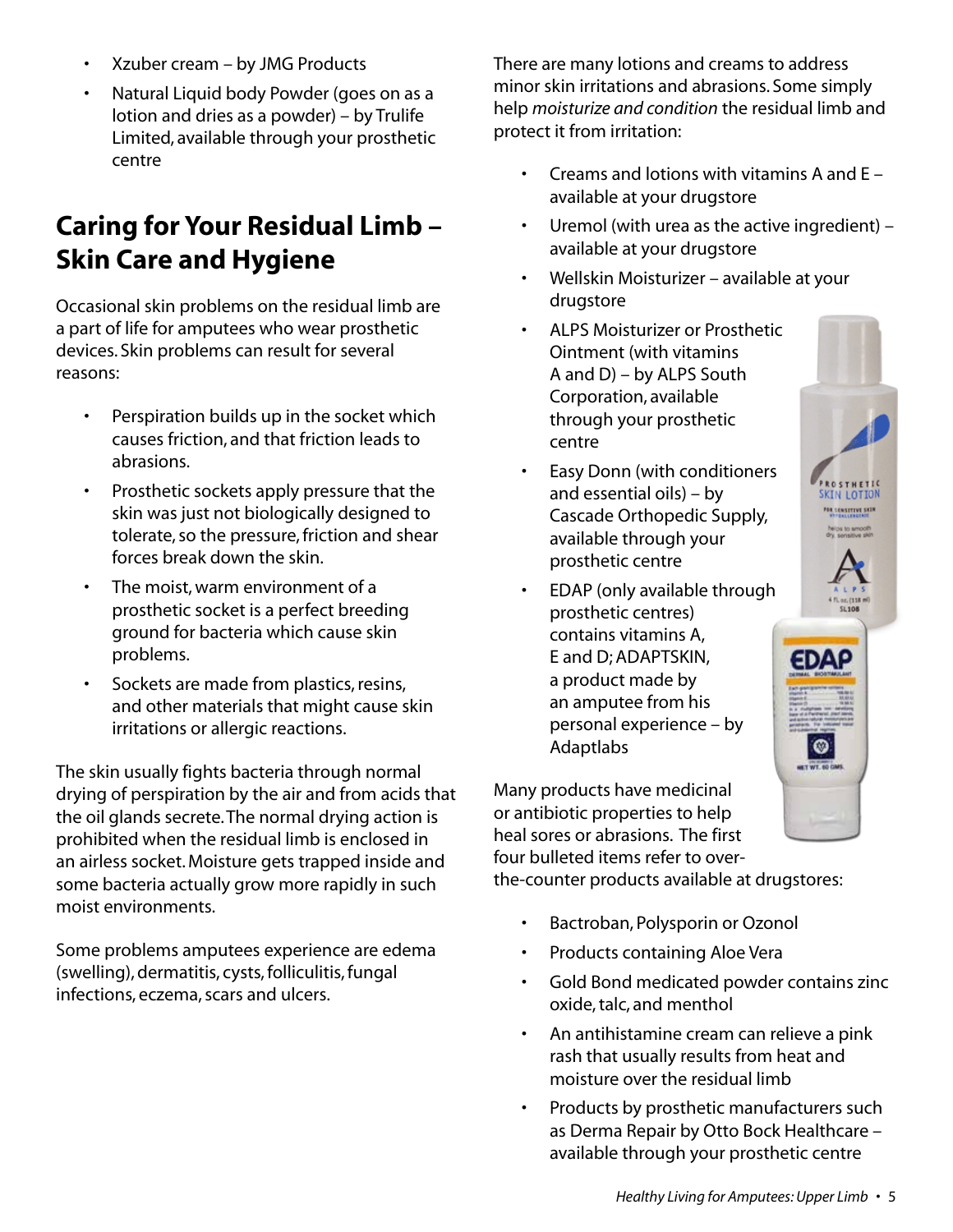• Prescription products (e.g., Lotriderm that contains the healing agent Betamethasone) – requires a doctor's prescription

Products that protect areas against friction and shield blisters or abrasions while they heal include:

- Mineral or baby oil around and under the edge of the liner – available at your drugstore
- Derma Prevent (a lubricant which dries on the skin to provide an invisible layer of protection) – by Otto Bock Healthcare, available through your prosthetic centre
- ALPS Skin Lotion (a silicone lubricant) by ALPS South Corporation, available through your prosthetic centre
- ChafeZone (a stick product similar to a deodorant stick) – available through SportMeds Inc.
- Second Skin (medicated gel sheets which are covered by adhesive) – by Spenco, available at drugstores or sporting goods stores
- OpSite and Cica-Care (gel sheets which are covered by adhesive) – by Smith+Nephew, available through your prosthetic centre

For serious or persistent skin problems, it is important to always consult a doctor.

Taking care of your residual limb and socket of your artificial limb is a daily requirement for all amputees. As the saying goes – an ounce of prevention is worth a pound of cure.

Cleaning tips for the amputee 's residual limb and socket:

- Clean the residual limb thoroughly with mild soap and warm water daily; rinse well as a soapy film can irritate the skin. Some amputees like to use cleaning products like Tersaseptic, pHisoderm, Cetaphil, Spectro Derm – available at your drugstore.
- For the residual limb or prosthetic socket or liner, some prosthetic companies have their own products or cleaning systems, such as

Otto Bock 's Derma Skin Care, Ossur's Iceross Clean and Simple, or Centri's Cleani-Stump disposable wipes – available from your prosthetic centre.

- Wash at night preferably  $-$  this gives the residual limb and socket plenty of time to dry completely – any residual moisture that is not quite dry can cause tackiness between the socket and skin, and the resulting friction can cause abrasions.
- In the case of socket liners, having two will allow you to use one while the other is left to air dry for use the next day.
- Change stump socks daily and more often if the weather and perspiration issues warrant it.

The items mentioned in this section are simply many of the products amputees have told us they use. This is not an exhaustive list of what is or can be used by amputees.

## **Pain and Phantom Limbs**

The reality of life for amputees, certainly for those who use a prosthesis, is that there will sometimes be pain. It

may be felt as residual limb pain, phantom limb pain, back pain (see more below) and pain in the other remaining limb.

When it comes to the implications for amputees, much has been written on the topic of pain. We



have compiled material into a booklet called *Pain and Phantom Limbs* which is available through the National Amputee Centre.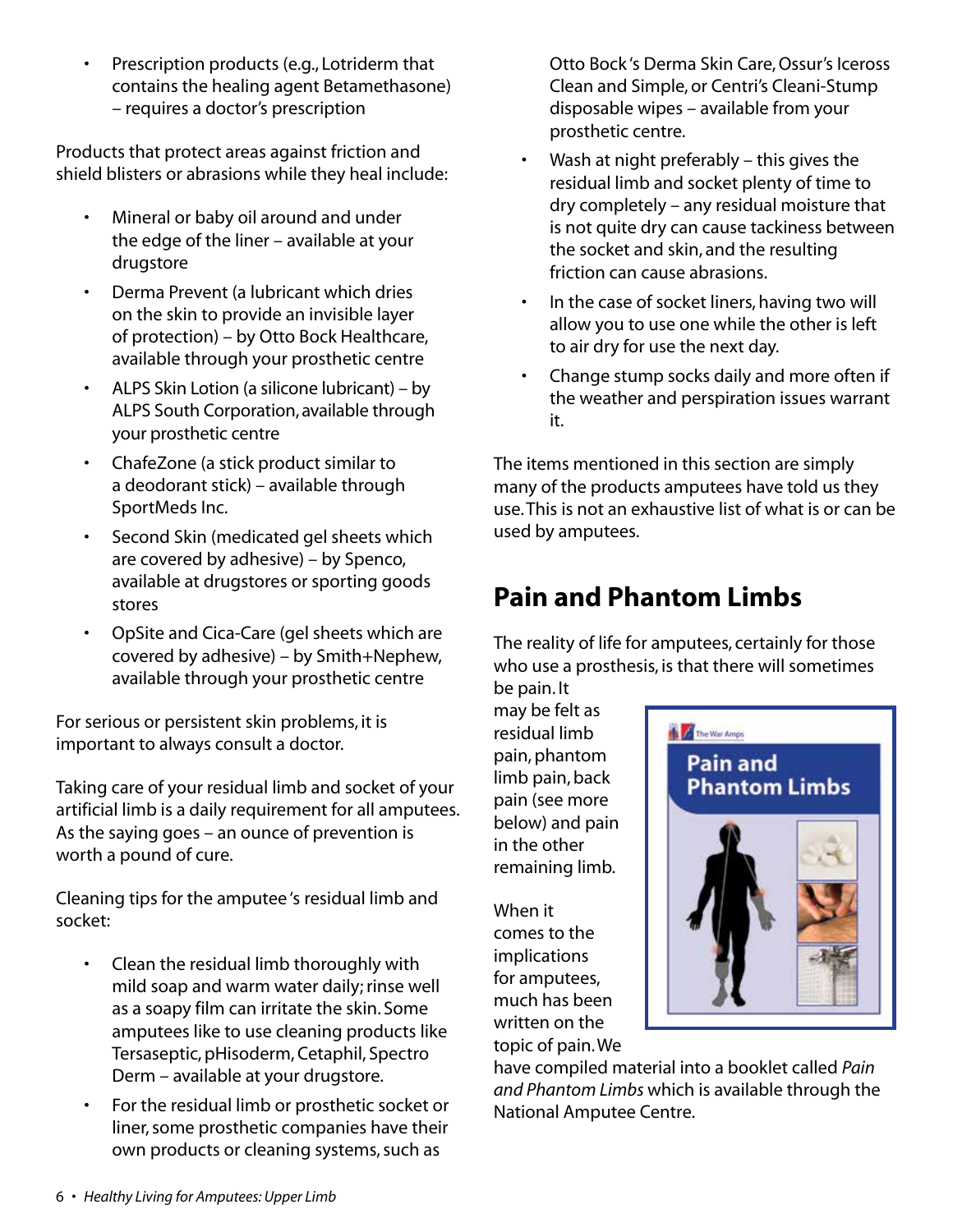## **Back Concerns and Care**

For the upper limb amputee, with high level upper limb amputation(s), consideration must be given to the spine. An imbalance in weight in the body occurs because there is less weight on the side of the amputation and this imbalance may cause the spine to curve in the direction of the amputation. Because there is a much lesser weight imbalance between the two sides of the body, this issue does not pose concern for the amputee, for example, missing just a small part of the arm.

One above elbow amputee was diagnosed with scoliosis and was subsequently fitted with a special socket with a compartment at the end to which sand could be added by the prosthetist to increase the weight of the socket over time. The result of this particular case was that the extra weight on that side of the body helped to counteract the scoliosis and the amputee also became accustomed to wearing a socket and eventually chose to use a functional prosthesis.

It is a very simple matter that the amputee 's spine be checked regularly by the doctor to ensure no problems are developing with curvatures, which most doctors generally do par course. Exercises that strengthen back muscles can be a part of any exercise routine, especially as we get older and may become less active.



More information on these topics and others can be found on The War Amps website at **waramps.ca** and/or by contacting the National Amputee Centre at **nac@waramps.ca** or **1 877 622-2472**.